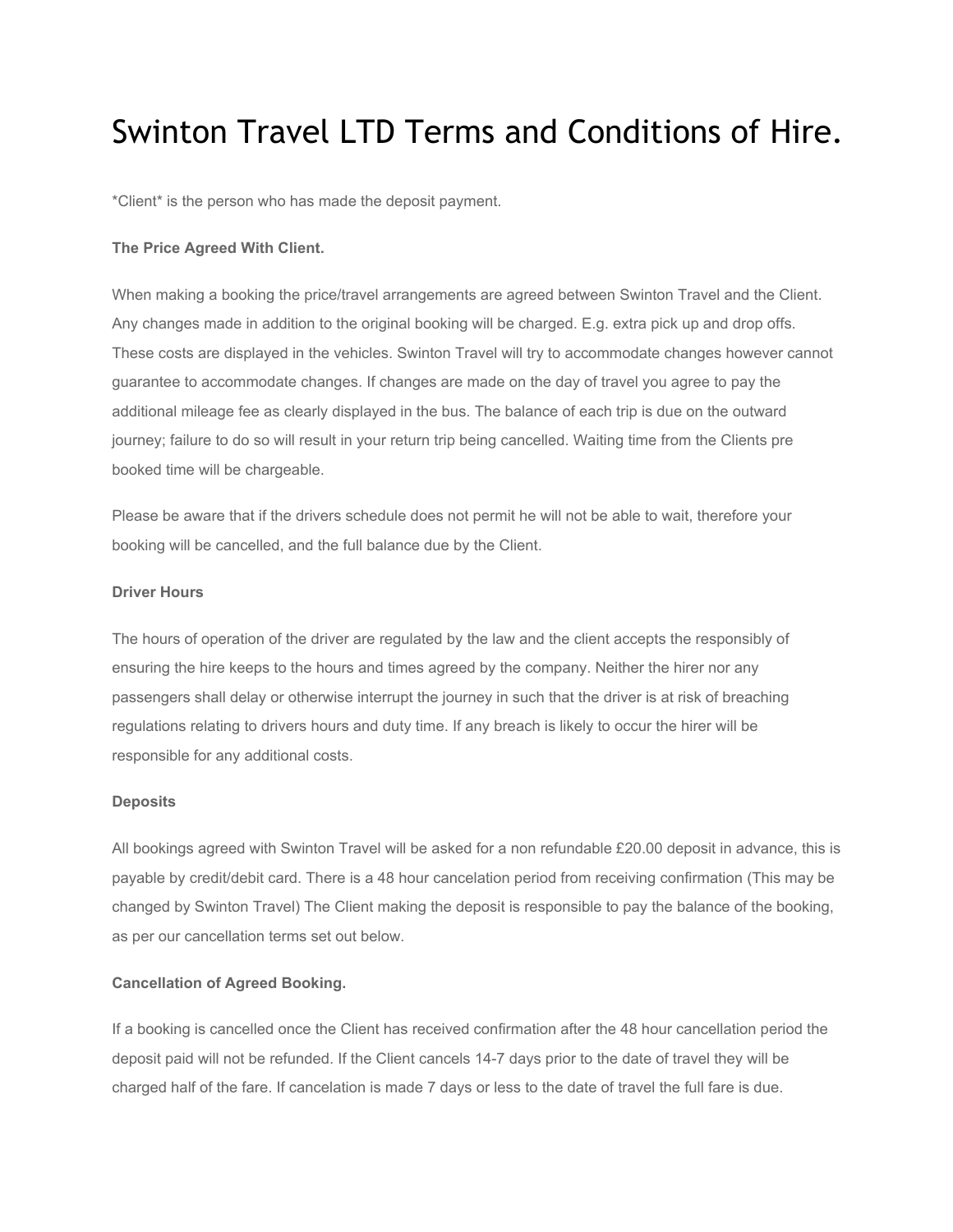Payment will be required at the time of cancellation; otherwise an invoice will be sent and marked due. If payment is not received the debt will be passed to a collection agency.

#### **Grace Period**

Swinton Travel will aim to be at the collection point 5 minutes in advance of the time booked. There will sometimes be reasons out of our control that will not allow this ie. Weather, accidents, road blocks. The Client agrees to allow a grace period of up to 30 minutes. The Driver will drive at speeds within the law &. Swinton

Travel reserves the right to cancel any travel due adverse weather conditions. If Swinton Travel deems it not safe to travel you will be notified as soon as possible and deposit/payment refunded. Swinton Travel accepts no responsibility for missed appointments/travel arrangements etc due to any circumstances (even those not included in the above list).

### **Damage/Vandalism**

Damage/Vandalism to any Swinton Travel vehicles will be charged to the Client. This will be the full cost to repair the vehicle. In the event that one of the persons in the party being sick or soiling the vehicle, Swinton

Travel will charge £50 to £100 depending on the size of the vehicle hired to have cleaned, this also covers the time the bus will be "out of service" Cleaning fees are to be paid on the evening, other damage will be assessed ant the Client informed as soon as an estimate is available. An invoice will be sent and marked due once the damage estimate is available. If payment is not received the debt will be passed to a collection agency

# **Personal Items Lost.**

If the client thinks that property has been left in a vehicle, they must call the office as soon as possible. We will try to return any item found, however please be aware the vehicles are used throughout the day and night.

### **Breakdown**

Swinton Travel services our vehicles in accordance with manufactures recommendations. Under no circumstances can Swinton travel be held responsible for appointments/travel arrangements missed in the event of a breakdown.